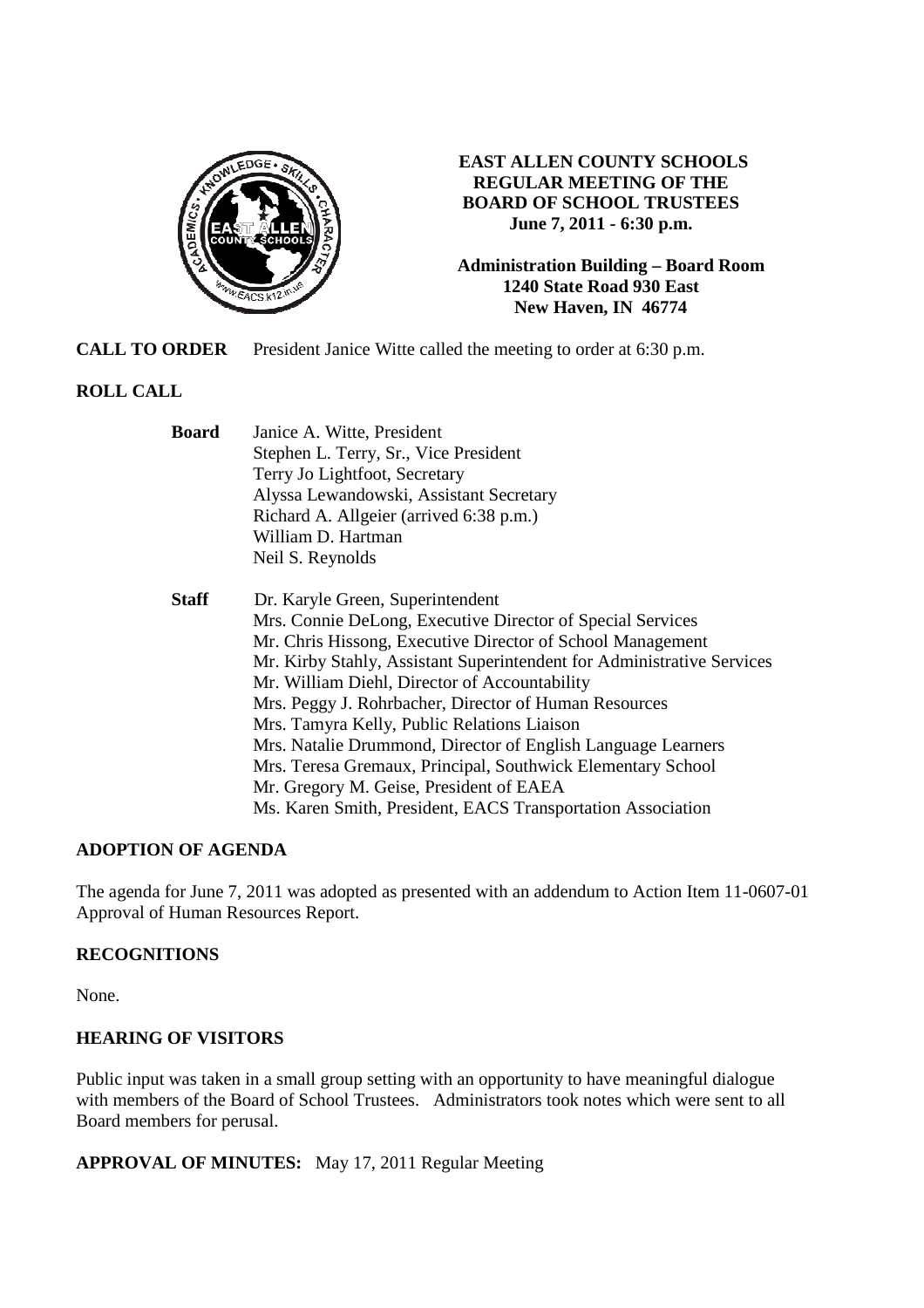## **INFORMATION ITEMS**

- 1. School Bus Driver's Handbook for School Year 2011-12SY
- 2. Updates to Student Code of Conduct

# **SUPERINTENDENT COMMUNICATIONS**

| $S\$ {peaker}(s)                  | <b>Subject</b>                                 |
|-----------------------------------|------------------------------------------------|
| <b>Moake Park Representatives</b> | Moake Park Update on PHCCA, New Haven 7-12 and |
|                                   | Village Elementary Playground Relocation       |

# **ACTION AGENDA**

### **CONSENT MOTION:**

| 11-0607-02                                                                                                                                     | <b>Approval of Financial Reports</b>                                                                                                    |  |  |  |  |
|------------------------------------------------------------------------------------------------------------------------------------------------|-----------------------------------------------------------------------------------------------------------------------------------------|--|--|--|--|
| 11-0607-03                                                                                                                                     | <b>Approval of Meetings and Conferences Requests</b>                                                                                    |  |  |  |  |
| 11-0607-04                                                                                                                                     | Approval of Application and Receipt of Funds for Safe Haven Grant SY11/12                                                               |  |  |  |  |
| 11-0607-05                                                                                                                                     | <b>Approval of Application and Receipt of Funds for Community-Oriented</b><br>Policing Services (COPS) / Secure Our Schools (SOS) Grant |  |  |  |  |
| 11-0607-06                                                                                                                                     | Approval of Application and Receipt of Funds for the Full-Day Kindergarten Grant                                                        |  |  |  |  |
| 11-0607-07                                                                                                                                     | Approval of Application and Receipt of Funds for the Alternative Education Grant                                                        |  |  |  |  |
| 11-0607-08                                                                                                                                     | Approval of Application and Receipt of Funds for Graduation Qualifying<br><b>Examination (GQE) Remediation Grant</b>                    |  |  |  |  |
| 11-0607-10                                                                                                                                     | <b>Approval of Amendment to East Allen County Schools' Group Health Insurance</b><br><b>Plan - Options</b>                              |  |  |  |  |
| 11-0607-11                                                                                                                                     | <b>Approval of Amendment to East Allen County Schools' Section 125 Flexible</b><br><b>Benefit Plan</b>                                  |  |  |  |  |
| 11-0607-12                                                                                                                                     | Approval of Bid - Asphalt Parking Lot and Playground at Woodlan Jr./Sr.<br><b>High School</b>                                           |  |  |  |  |
| 11-0607-13                                                                                                                                     | Approval of 2011 Bus Purchase from State CIESC Bid                                                                                      |  |  |  |  |
| 11-0607-14                                                                                                                                     | <b>Approval of Lunch Prices for School Year 2011-2012</b>                                                                               |  |  |  |  |
| Motion: That the Board of School Trustees approve items one through fourteen,<br>excluding items one and nine for separate vote, as presented. |                                                                                                                                         |  |  |  |  |
|                                                                                                                                                | Second: Hartman<br>Motion: Allgeier<br>Vote: Aye: $7-0$                                                                                 |  |  |  |  |